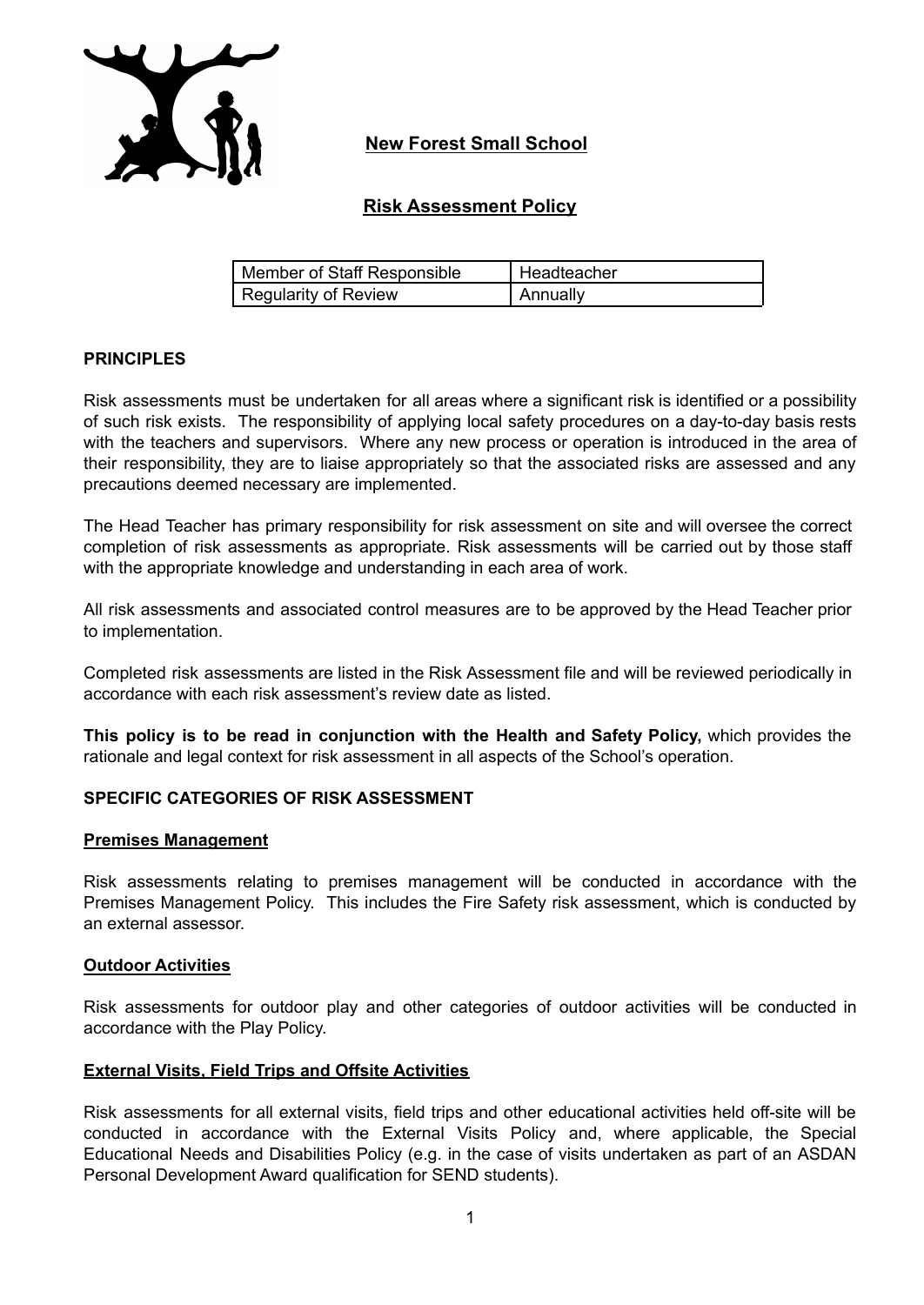## **Practical Science Classes**

Standard Science Risk Assessments will be conducted by all science teachers, prior to undertaking any practical classes. The school subscribes to CLEAPSS Science for up-to-date information on hazardous and low-hazard chemicals. Any practical work involving hazardous or potentially hazardous chemicals and materials, including all flammable chemicals and materials and gas burners, will be subject to an extended risk assessment in accordance with the COSHH Policy.

# Storage and Use of Non-Flammable Chemicals and Materials

Location: Cell 1 Prep Room.

These chemicals and materials are kept in lockable cupboards in Cell 1, the prep room.

The room is kept locked.

Acids and alkalis are kept in separate lockable cupboards – to avoid spills reacting with an exothermic reaction.

Students are only allowed into cell 1, the prep room under adult supervision.

Only Separate Scientists (14 years +) do any practical work in cell 1, the prep room, with training and under adult supervision.

Disposal of material which is toxic to the environment, or toxic to humans is into a separate container, then to AA Waste, Hampshire.

Disposal of chemicals which are not toxic or harmful to the environment, is by dilution with plenty of water, then down the drain or sink.

Inventories of the chemicals and materials are with this risk assessment in the office, and in the prep room – cell 1. An inventory of the flammable chemicals is kept in the flammables cabinet in the Outside Clean Up Area. These will be updated regularly and if there is a significant change to the amount or range of chemicals stored.

The prep room, cell 1 is very well ventilated – no draught exclusion.

## Storage and Use of Flammable Chemicals and Materials

Location: Outside clean up area.

The flammable chemicals and materials are in a locked cabinet in the outside clean up area. The cabinet is clearly marked. An inventory of the flammable materials is in the cabinet.

There is a powder fire extinguisher in the outside clean up area.

The outside clean up area is kept locked when not being used.

The outside clean up area is used under adult supervision, and is kept clear for rapid exit.

The most flammable metals – alkali metals – are under oil, to prevent oxygen access.

The area and the cabinet are regularly checked, eg. for butane/propane gas leakage from the canisters.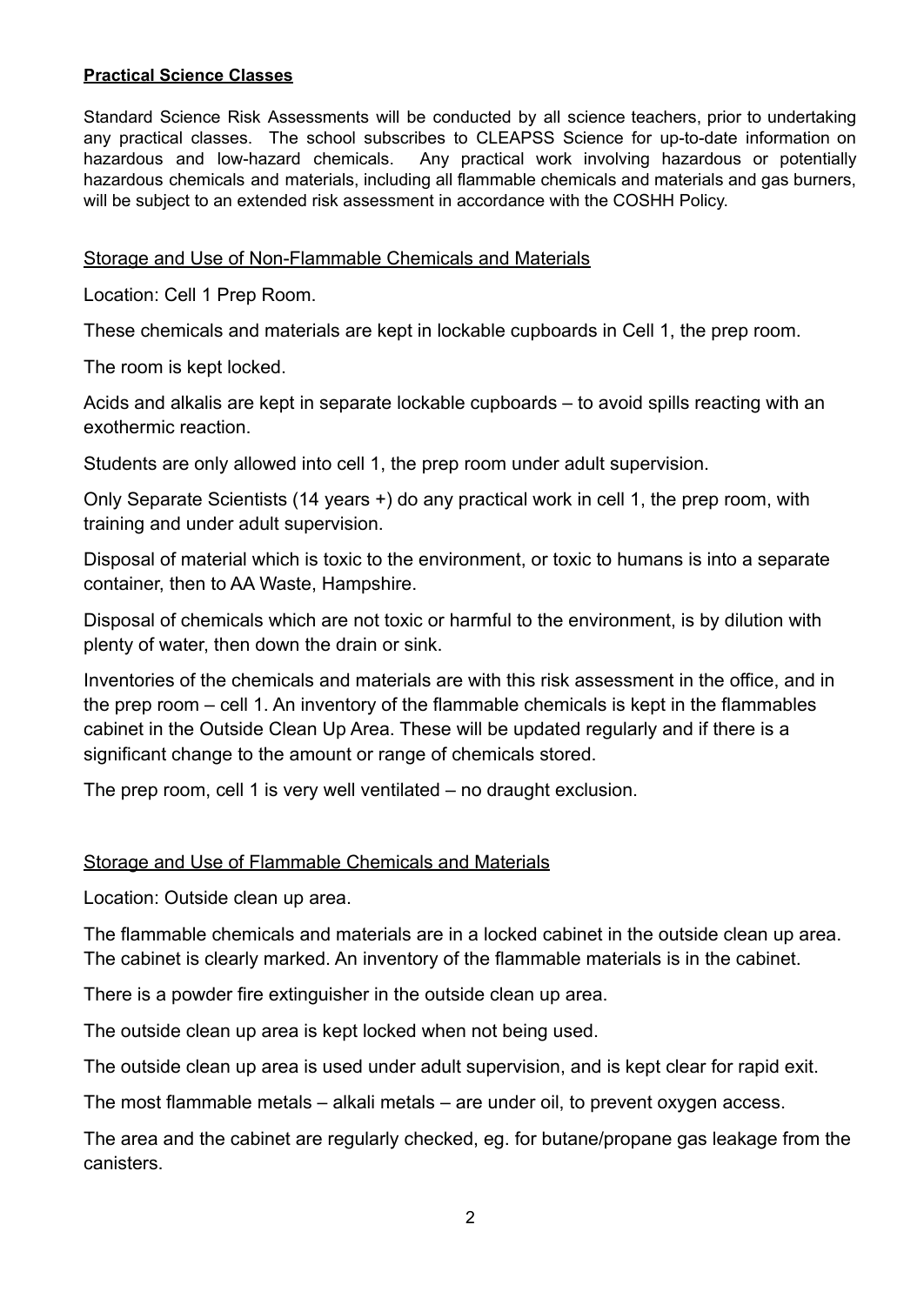Work with flammable substances, including dispensing, is done in a well-ventilated area. At that time the area could be considered Zone 1. Otherwise all areas are maximum Zone 2.

# Explanation of Zones with regards to electrical fittings

The requirements for electrical fittings in flammable atmospheres are laid down by British Standard BS 5345 which defines three categories of risk and divides an area into corresponding 'zones'.

• A region where a flammable mixture of vapour and air is normally present is called 'Zone 0'. It is difficult to imagine a situation where this would ever occur in schools.

• A region where a flammable mixture is likely to be present is called 'Zone 1'. This might occur in the immediate vicinity of a petrol-driven lawn mower and a container of fuel in a store.

• A region where a flammable mixture is unlikely to be or is infrequently present is called 'Zone 2'. A Zone 2 region usually surrounds a Zone 1 (or Zone 0) region.

A laboratory where flammable liquids are used might contain a small Zone 2 region, but the whole room is not automatically regarded as Zone 2. Similar conditions are to be expected in a prep room where flammable liquids are occasionally dispensed or used. A store only contains a hazardous region when it is also used for dispensing: an activity that is more likely in an external store than in an internal one. Whether this is Zone 1 or Zone 2 or both depends on the liquids dispensed, the frequency with which this is done and whether or not there is forced ventilation. If conditions are judged to be Zone 2 over the dispensing bench, this does not imply that the whole store reaches that level of hazard, and standard lighting fittings and fans could be acceptable.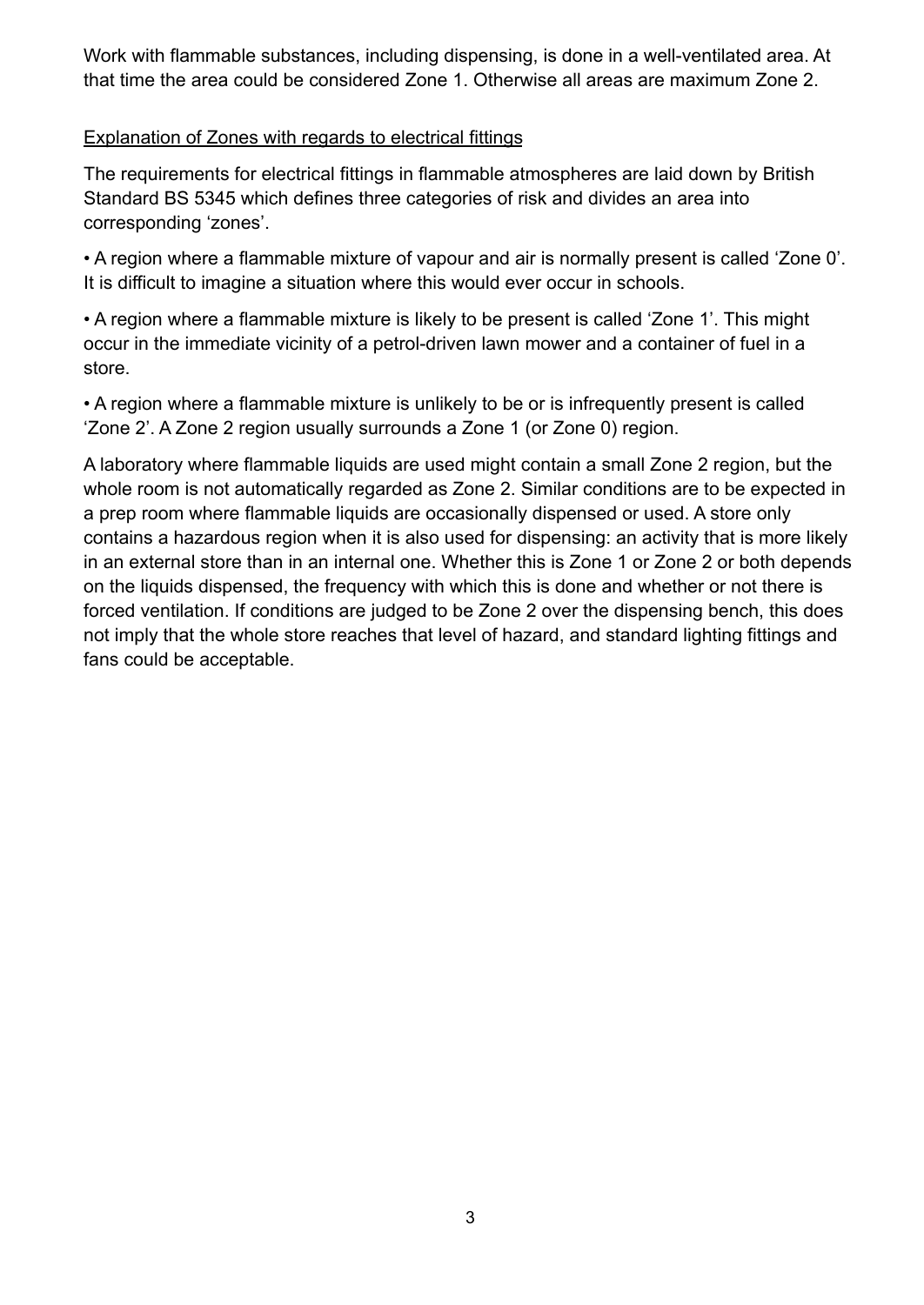# **Appendix A: Risk Assessment for the Storage of Chemicals**

Site: New Forest Small School

| <b>Issues to be dealt with</b>           | <b>Planned practice and procedures</b>                                                                                                                                                                                 |
|------------------------------------------|------------------------------------------------------------------------------------------------------------------------------------------------------------------------------------------------------------------------|
| Managing the stores                      | Day to day running of chemical storage<br>is done by the science teacher                                                                                                                                               |
| Staff training                           | Science teachers and technicians will be<br>shown where chemicals are stored, how<br>they are stored, and how to use them.                                                                                             |
| Security of the stores                   | The Prep Room/Cell 1 and the Outside<br>Clean Up area are kept locked when not<br>in use. Keys for both are kept in the<br>office drawer. The science teacher has a<br>key for both stores.                            |
| Where chemicals are stored               | Non flammable chemicals are kept in<br>cabinets in the Prep Room/Cell 1.<br>Flammable chemicals are kept in a<br>locked cabinet in the Outside Clean Up<br>area.                                                       |
| Inventory                                | An inventory of the chemicals is kept in<br>the Prep Room/Cell 1, and in the Office.<br>An inventory of the flammable chemicals<br>is in the flammables cabinet in the<br>outside clean up area.                       |
| Delivery of chemicals to the school      | Orders are timetabled to coincide with<br>term times. If the science teacher is not<br>at school when an order arrives, the box<br>will be put into the Prep Room/Cell 1 and<br>the room locked.                       |
| Carrying chemicals                       | Chemicals are carried in trays.<br>Students know not to run in corridors.                                                                                                                                              |
| Clear indication of hazardous properties | All bottles are labelled with their name,<br>hazard symbol, and date of<br>purchase/making up.                                                                                                                         |
| Location of hazard information           | Hazard data sheets are kept in the top<br>right hand part of the cupboard by the<br>door in the Prep Room/Cell 1.<br>Hazcards are kept in the right of the<br>lower cupboard by the window in the<br>Prep Room/Cell 1. |
| <b>Spills</b>                            | Equipment to deal with spillage is<br>available in both storage areas.                                                                                                                                                 |